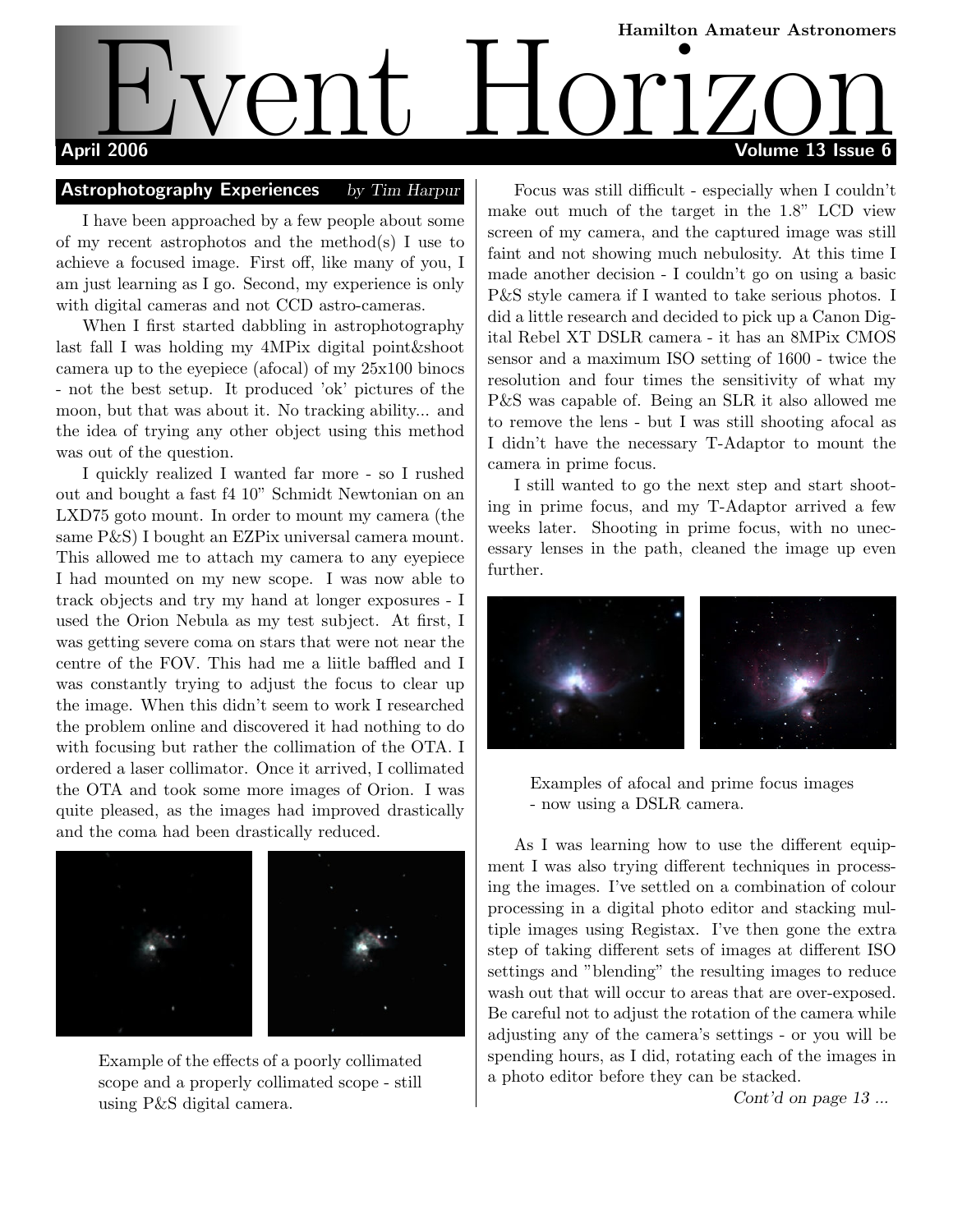Meeting space for the Hamilton Amateur Astronomy club provided by The Hamilton Spectator thespec.com

Domain Name and Web hosting for the Hamilton Amateur Astronomy club supplied by

Axess Communications Corporate and Residential DSL and Web Hosting http://www.axess.com

support@axess.com

#### Email Reminder notice

We send email reminders before each meeting which describes the location, time and topic of the general meeting.

If you're not on the list, make sure that you receive your reminder by sending a note to:

publicity@amateurastronomy.org

### An Offer

Thinking of buying your first telescope but wondering what kind to get? Before you buy, consider this offer from Mike Spicer: a "loaner" 5 inch telescope with electronic alt-az controls. The scopes are lightweight, easy to set up and very easy to use. Mike is offering newer members of our club one of these telescopes to try out for a month or so. Interested? You can reach Mike by email at deBeneEsse2001@AOL.com or by phone at (905) 388-0602.

#### Articles submissions

The HAA welcomes your astronomy related writings for the Event Horizon newsletter. Please send your articles, big or small, to:

editor@amateurastronomy.org

The submission deadline is two days before each general meeting.



Event Horizon is a publication of the Hamilton Amateur Astronomers (HAA).

The HAA is an amateur astronomy club dedicated to the promotion and enjoyment of astronomy for people of all ages and experience levels.

The cost of the subscription is included in the \$25 individual or \$30 family membership fee for the year. Event Horizon is published a minimum of 10 times a year.

#### HAA Council

| Secretary  Margaret Walton |  |
|----------------------------|--|
| TreasurerCindy Bingham     |  |
| Observing DirGreg Emery    |  |
|                            |  |
| Editor/WebAnthony Tekatch  |  |
|                            |  |
|                            |  |
|                            |  |
|                            |  |
|                            |  |

#### PO Box 65578, Dundas, ON L9H 6Y6

|--|--|

#### General Inquiries:

secretary@amateurastronomy.org . . . . . . (905) 575-5433

#### Membership Inquiries: membership@amateurastronomy.org

Meeting Inquiries: chair@amateurastronomy.org . . . . . . . . . . (905) 945-5050 Public Event Inquiries: publicity@amateurastronomy.org . . . . . . (905) 945-5050 Binbrook Observing Inquiries: observing@amateurastronomy.org . . . . . (519) 647-0036 DeBeneEsse2001@aol.com Newsletter Inquiries/Submissions:

editor@amateurastronomy.org

Submissions to the web site or newsletter are welcome, and may be edited for size & content.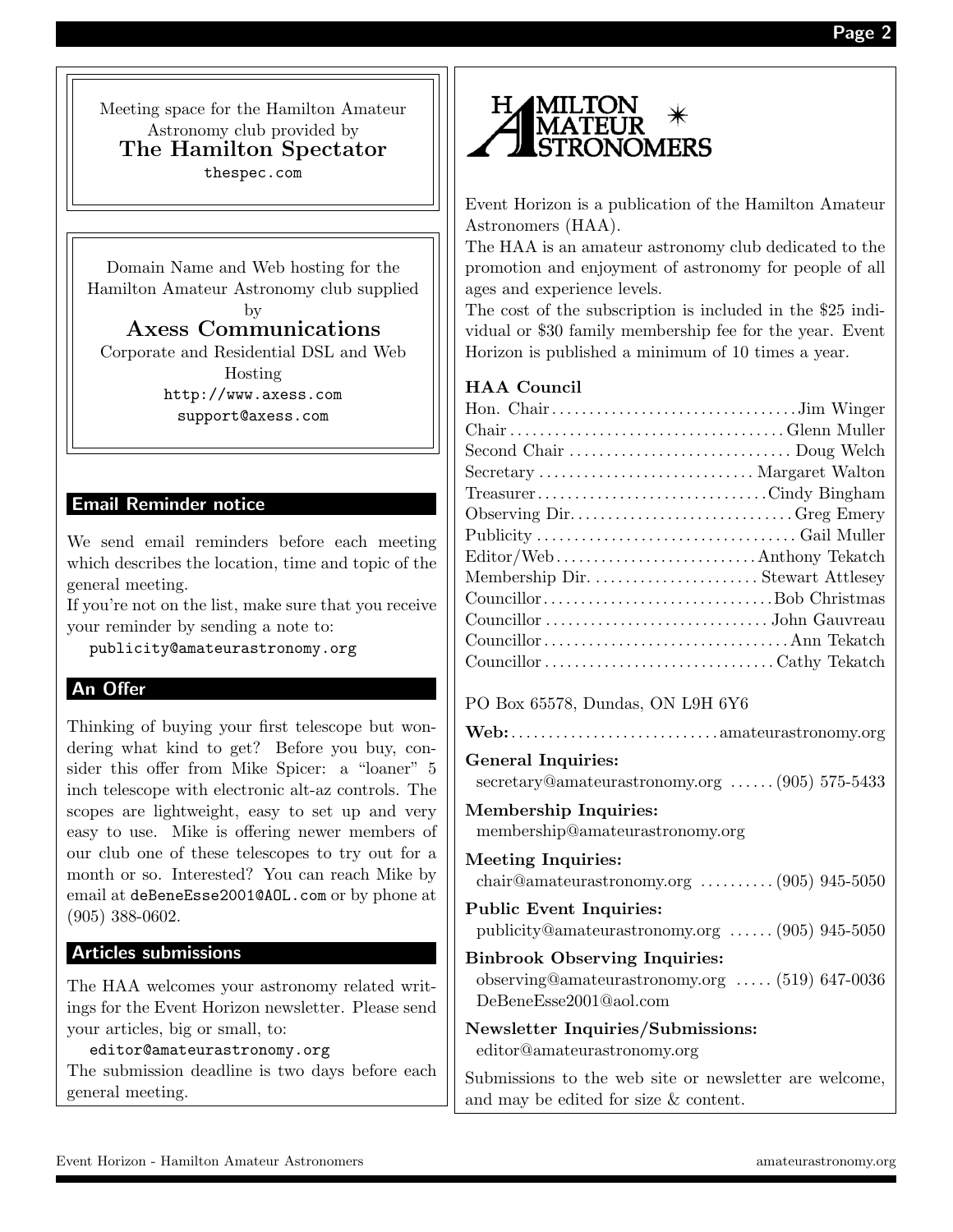With an active Club like the HAA, you don't always need clear dark skies to enjoy astronomy. Aside from the enjoyable monthly meetings there are often other events to attend, and participate in.

This past month, for example, a few members set up an information booth at the Binbrook Agricultural building. While more details can be read elsewhere in this issue, I might add that it was an opportunity to strengthen our relationship with the management of the Binbrook Conservation Area.

The superintendent is Jim Douglas and, though we've often exchanged e-mails, I welcomed the opportunity to discuss our use of the park in person. An item on both our minds was the new Camp Marydale, a day use facility that the Catholic Youth Organization (CYO) is going to build on the other side of Lake Nipiango. Though the camp is not technically on park property, we were both aware of the possible side-effects of this structure.

Jim's concern was for the waterfowl habitat, while my thoughts were of future parking lot and security lights. HAA member Rob Roy had mentioned this exact possibility about a year ago, but with this new information the HAA council determined that a sensible lighting solution should be presented to the CYO, ASAP. To that end, our representative to the International Dark Sky Association, Observing director Greg Emery, has already made contact and the initial response has been favourably cooperative. In fact, we may hold some future events in conjunction with the camp's activities.

Jim was also cooperative about having a young tree removed from our favourite observing hill. In return, I thought it might be nice if the HAA replaced it with a stone pedestal table. Not only could it be used by astronomers at night, and by picnic'ers during the day, but it would also create a tangible symbol of the Club, in the park.

My vision for the table is a  $5' - 6'$  circular top mounted on a pedestal that is sunk into the ground, pier-like, for stability. The top could be engraved, or have a plaque affixed that says, "Donated by the Hamilton Amateur Astronomers" and also mark the compass points, celestial north, and the latitude and longitude of that spot. This proposal is still in the research phase and if anyone has suggestions or useful contacts for a project like this, feel free to speak up.

Again, this year, the HAA had representation at the Bay Area Science and Engineering Fair. Mike Spicer, a past-winner himself, attended the competition as our judge of astronomy-related exhibits. His selection for the Club's coveted prize pack was a project about the Doppler effect by Erica Reichl, a grade 7 student at Ste. Therese school in Hamilton. Congratulations to Erica, and many thanks to Mike, Ann Tekatch, Anthony Tekatch, and Jim Winger for their generous donations of time, prizes, or funds.

And, while I'm on the theme of knowing a good thing when you see it – the success of last January's telescope clinic prompted a suggestion that we follow it with an astrophotography clinic. So we will.

Utilizing the same open format, club members who have experience with CCD's, digital and film cameras, spectroscopy, processing, etc., will be on hand to give advice and share ideas. The clinic will be held at the Teamster's Hall from 7:30 – 9:30pm on Saturday, May  $13<sup>th</sup>$  which, by no coincidence, happens to be a fullmoon night.

So, like I said, there's always something going on  $$ all you have to do is just keep looking (us) up!

Clear skies!

Glenn invites your comments on these topics or any aspect of the club. He can be reached via:



chair@amateurastronomy.org

#### Activities summary

#### 2006-04-01 April Fools' Slap And Tickle at Bin**brook** by Mike Spicer

I arrived on the hill at Binbrook at 7:20 pm with Heather, narrowly missing Tim Harpur who had gone home minutes before, thinking no one had shown up to observe the occultation of the Pleiades.

It was cloudy, so we didn't set up all the wonderful equipment so carefully laid out, tested and packed up just a few hours before. Rainclouds had passed through early in the day and blue sky had poked through the clouds in the afternoon. "The cloud will break up soon... soon", I chanted to myself as I waited.

Shortly after I arrived a car carrying three more observers pulled up on the hill, telescope safely packed in the trunk. I distributed to all observers, file cards with a labelled chart of the Pleiades on one side, and on the reverse side, the predicted times of ingress and egress for each of the major stars with space to write in the actual observed times. "It's still cloudy... and that's your fault!" declared Tim Philp. But Tim's a luck-struck fellow, and within a few minutes the clouds parted and a lengthy patch of clear sky had us observing the occultation from 8:30 pm for a few precious minutes.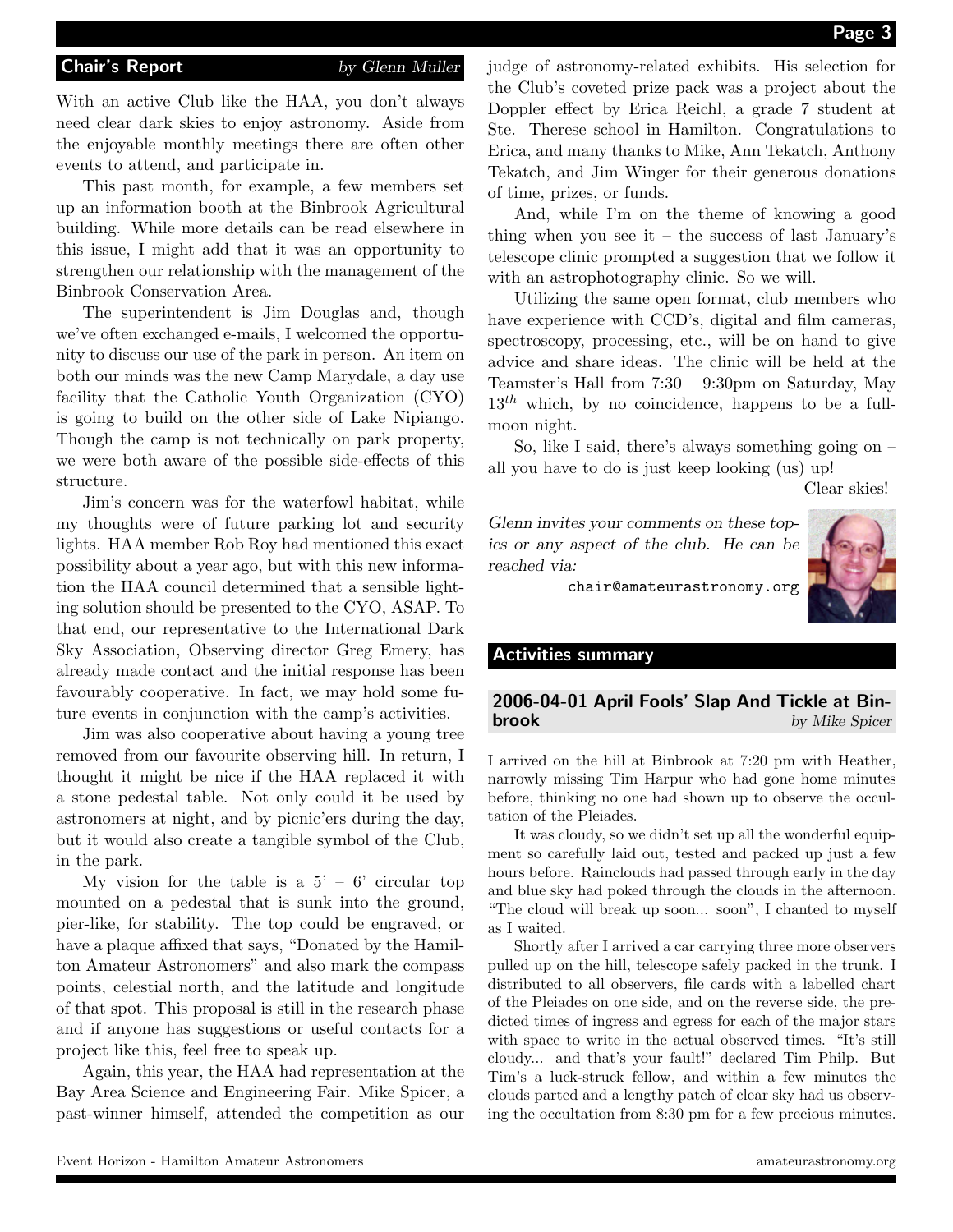The moon's dark leading edge had already swallowed up Electra, Merope and Alcyone, the northern edge narrowly missing Celaeno (a grazing occultation if you live closer to Barrie). My great interest was the "double occultation" of Atlas and little Pleione scheduled to occur simultaneously at 8:33 pm.

We had a chance to observe Atlas being occulted at 8:35, Pleione already had been gobbled up and extinguished almost a minute earlier. I was remiss in not having the radio turned on and bleeping the time signal from CHU for a more accurate reading. The clouds rolled in again before we could watch bright Alcyone reappear on the right (lit) side of the Moon. Tim followed the sucker hole and caught observations of M42 in his binoculars, so he saw by far the most Messier objects of the night (ie: two... the Pleiades are M45).

The thin crescent Moon's lit side was still very bright we didn't see any of the Pleiades on that side of the Moon - and as it would fade to invisibility in the clouds, I was struck at how much the tilted Moon resembled the smile of the Cheshire Cat in the Disney movie "Alice in Wonderland". The others chuckled that it wasn't only the Moon that was laughing at our mostly-clouded-out Pleiades occultation.

But we saw it. And there is another excellent chance in July when the early morning's Moon past last quarter, will again occult the Pleiades. I'll be up for that one, too.

#### 2006-04-01 Two Red Spots... What if they **Meet?** by Mike Spicer

Now that we have the Great Red Spot and a second red atmospheric storm called "Red Jr", moving relative to the other, ALPO Jupiter observer Michael Boschat of Halifax asked "Is Red Jr. moving enough to overtake the GRS, making it appear as a double type storm system?"

Clay Sherrod of ALPO Jupiter Section replies; "If a conjunction does occur it will not overtake nor merge... such longitudinal conjunctions have occurred many times. ...Morphological changes [are] possible.. [with] change in the dynamic motion/period of the features... [but] in all likelihood, both original features will reform to somewhat of form preconjunction."

2006 IS YOUR CHANCE to observe Jupiter with the HAA in warm weather, with fascinating new developments to watch. HAA is a great club because we get together to observe!

#### 2006-04-01 Freaky Fridays for m-Io and my shadow by Stephen Kinsella

Jupiter has been my favourite planet to observe ever since I had a pair of binoculars. After getting my first telescope, I started to observe transits and look for the Great Red Spot (GRS) as well as all the other events that can be seen on this planet. I caught the double shadow transit in progress the other night and was quite annoyed with myself that I had been caught unawares. To ensure this wouldn't happen again, I entered all the Galilean moon transits as well as GRS transits for the month of April into my Outlook calendar.

When I switched the view in Outlook to monthly and scanned the entire month, I noticed a peculiar pattern. Early every Friday morning in April, Io and her shadow will be transiting Jupiter. Interesting in itself, but the extraordinary part is the GRS will be transiting or at least prominent on Jupiter during each of these events!

Io will be crossing the northern hemisphere for each and so will not cross the GRS but will still give lots of pretty photo-ops I am sure.

Just what the world needed; another reason not to go to work on Fridays!

#### 2006-03-31 Memoirs of a Science Fair Judge 46th Annual Bay Area Science Fair a Flying **Success** by Mike Spicer

Mohawk College hosts the 2006 Science Fair, the gym crammed with over 250 exhibits in six divisions: Biotechnology, Environmental Science, Engineering and Computing Science, Health Science, Life Science, Physical Science and Mathematics. Most entrants were Junior level (grades 7- 8), with some Intermediate (grades 9-10) and a few Seniors (grade 11-12).

Over a hundred local professionals acted as judges - including your obedient servant and a large number of employees from Dofasco, main sponsor of this year's fair. As an award winner at the 9th and 11th fairs, and as winner of the RASC award at the 1971 Canada-Wide Science Fair, I wanted to see how the fair had evolved. Most judges were grading exhibits and exhibitors for merit awards; some such as myself were awarding special awards.

I am proud to say that again this year the Hamilton Amateur Astronomers gave an award for a project demonstrating understanding of a topic related to astronomy. The award consisted of a huge astronomy book prize donated by Jim Winger (it's one book I don't have, by the way), an H.A.A. 10th anniversary pin and beautiful Science Fair Award Certificate announcing a one year family membership in our fantastic club, and an electromagnetic radiation poster from Unihedron, mailed to me by Anthony at great expense in an indestructible mailing tube.

Inexplicably there were no astronomy projects at this year's fair. I carefully inspected each project on Friday and came up with a handful that might have some relationship to astronomy. In the afternoon I interviewed the exhibitors to glean whether they had any understanding of how their projects related to astronomy. I discovered that many students got their ideas by copying projects displayed on the internet; maybe that's why there were no interstellar space ships or variable star observations on exhibit.

It was easy to pick a winner for the H.A.A. prize: Erica Reichl, a quiet-spoken, serious-looking, well-read young lady from a local elementary school who exhibited a wonderful project. It mixed grade seven art work with high school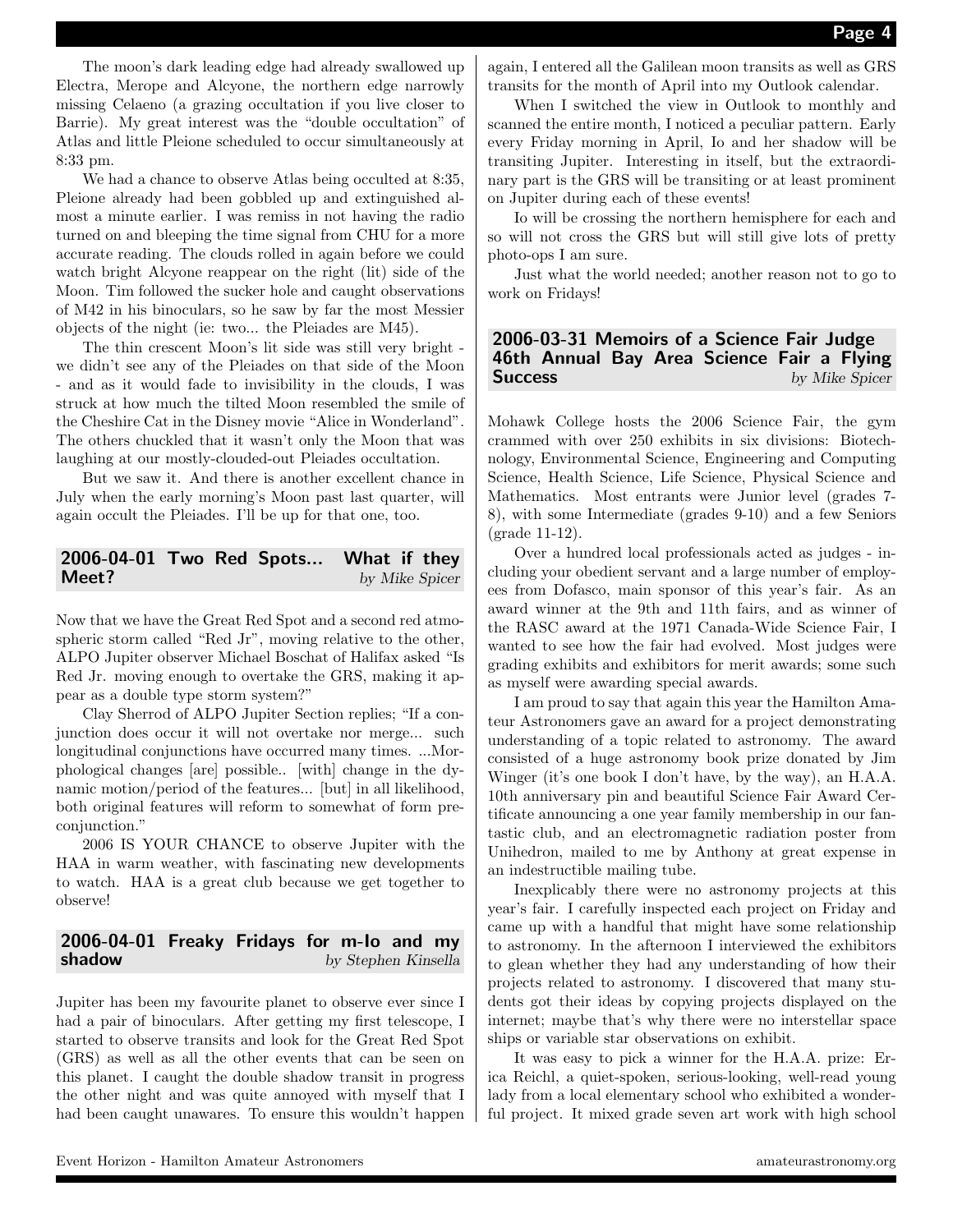wave analysis in an experimental proof of the Doppler Effect, one of the underpinnings of 20th century astronomy. Her project was delightfully simple and complete, yet raised complex questions of physical science that to this day remain little understood.

Congratulations, Erica and we hope to see you at a meeting of the HAA.

#### 2006-03-31 CATs are running amok at Hamilton Amateur Astronomers by Mike Spicer

The City of Hamilton thinks fining owners whose cats run loose without a tag will control the number of cats in the city. Meanwhile, CATS are proliferating at Hamilton Amateur Astronomers. They are slewing around at Binbrook as freely as the fat raccoons and skunks, though silently and without the smell.

Mike's Nexstar 11 is back from Celestron in perfect working order (joy!), Clyde acquired a Nexstar 11 GPS for himself this year (a real bargoon, too!), Darrell bought Alan Dyer's 9.25" earlier this month, and just this week Tim Harpur bought a sleek new Celestron CG5GT and 8" CAT (so light, so crisp... you'll think your mother baked it!).

If it's clear, tomorrow's occultation of the Pleiades could be a Celestron CAT-astrophe at Binbrook! I hope those CATS don't scratch up the new trees along the road to the Hill...

#### 2006-03-29 Darrell'S New CAT gets a workout by Mike Spicer

Wednesday night 29 March the skies were clear and the seeing excellent at Binbrook Conservation Area. If you count last night, that would be four nights in a row that Binbrook had H.A.A. observers out!

People were waiting in their cars as I unlocked the gate just before 7:30 pm in the lingering dusk. I put the combination lock and set a red LED flashing to let latecomers know which gate to use. We set up on the hill with a couple of Meade LXD go-to mounts for a 5" Mak and a perfect little apo refractor with a Nikon/200mm mounted on top for imaging.

Visitors! Apparently John Gauvereau's Mohawk College class was to meet at the park to do general obswerving tonight. Some of his class walked up to the hill to obseve with us. Darrell arrived after 8 with his BIG NEW CAT, set up quietly nearby and had almost dead-on acquisition of a series of fantastic images, starting with Saturn and the Eskimo nebula. Heather was trying out a new mount for the first time, and enjoyed finding many deep sky objects with her wonderful binoviewer.

Let's keep our fingers crossed that it will be clear Saturday after sunset. I really want to make a video recording of the crescent Moon occulting the Pleiades!

#### 2006-03-29 Double Transit Night on Jupiter! by Mike Spicer

The Clear Sky Crock claimed the evening would be PER-FECT for observing Tuesday 28 March. I arranged to meet friends at Binbrook Conservation Area, notified the park and police. After packing all manner of telescope and imaging equipment and driving out to Binbrook, I set up in the dark, achieved near-perfect polar alignment, and was about to snap my first images of M42 when I looked up. To my dismay it was overcast and about to snow.

I went home determined to write the Clear Sky guys a nasty note... how could they have been so completely wrong? Then about midnight I received word it was clear out and not to forget the double shadow transit of Io and Ganymede across the face of Jupiter! I set up the Nexstar 11 out on the patio... clouds again! To top things off, Jupiter is so low on the ecliptic  $(-15^{\circ})$  that it does not clear the old tree south of my home. Caught in the branches under mist and haze, Jupiter in the scope looked like a ball of white yarn with brown stripes.

I imaged it anyway. The results were not fabulous but I have sent a stacked image to our webmaster, showing Ganymede beside the planet and its large shadow to the far north on the face of Jove, above and to the right of Io's shadow (Io was just beginning its transit). One cannot let circumstance interfere with results. I hope you all had a chance to see the transit, there aren't many of them this year!

#### 2006-03-27 The wind died and a Toucam was tried at Binbrook by Mike Spicer

A few H.A.A. members went out to Binbrook after dark Monday night 27 March for a couple of hours' observing and imaging with a 5" Mak, a 4" apo and an 11" SCT. Sky transparency was very good (faint stars were visible) and the seeing was much better than the previous night (the stars of the Trapesium in M42 were not scintillating much, and E and F stars were visible in the 11" even at 90X).

The binoviewer afforded some wonderful views in the evening, but at 9 pm I put a ToUcam Pro on the telescope and took some lengthy images of Saturn for practice. Tim Philp came out to join us about then, looked at some objects in the Mak and then watched as I collected images. Unfortunately clouds rolled in after 10:15 pm and ended the observing session (I am not blaming Tim, they weren't dust clouds from the road).

I have posted a stacked image of Saturn in my gallery together with a copy on which I have noted details of the imaging.

TONIGHT, Tuesday the 28th is looking good for Binbrook, is anyone interested in going out this evening for a couple of hours?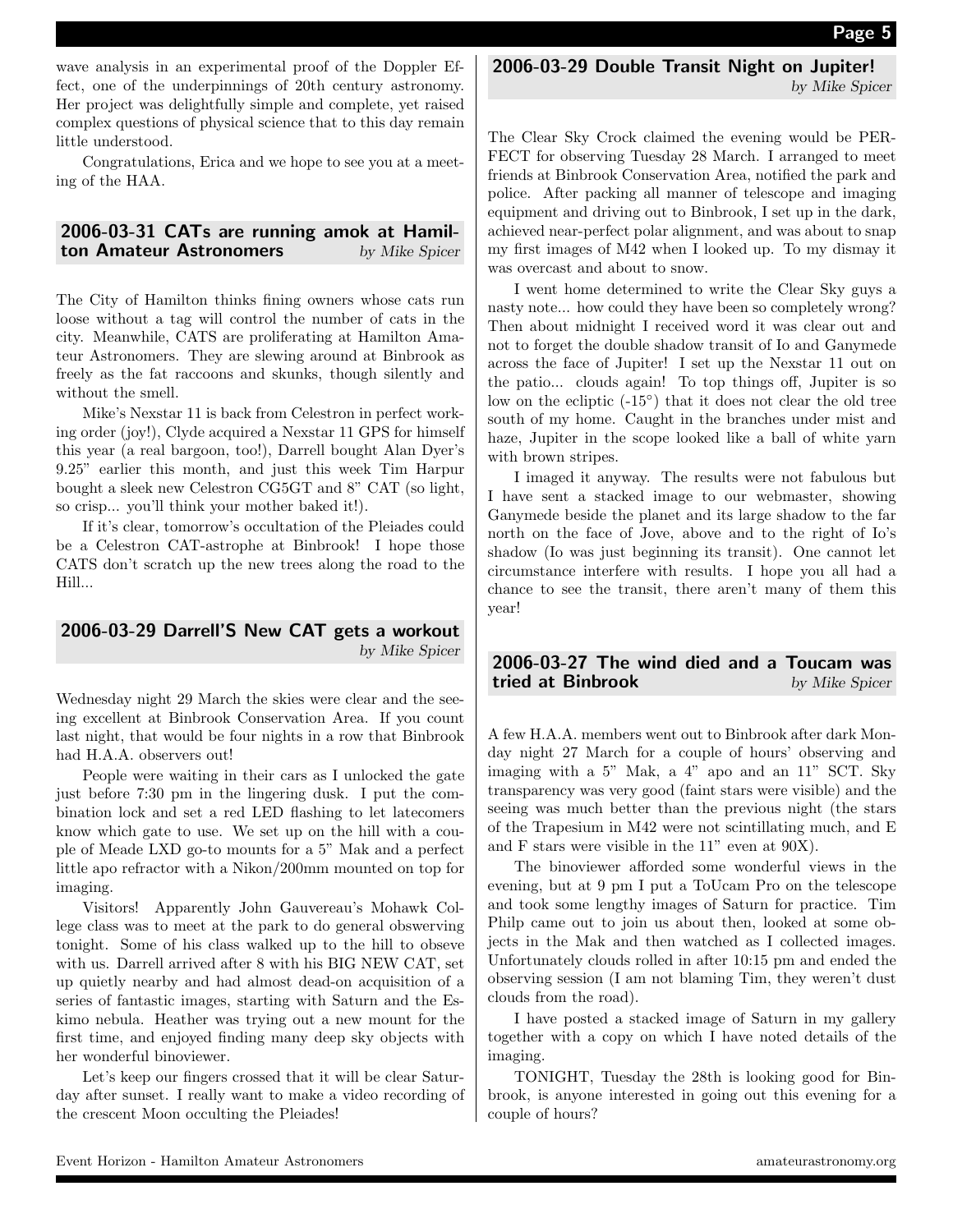

#### 2006-03-27 Saturn & a very abbreviated **Messier Marathon** by Ann Tekatch

Unfortunately, we couldn't make it out to Binbrook on Sunday night, so my daughter Alex and I went out in the backyard about 7:00 pm to look at Saturn and whatever else we could find in the evening twilight. Alex was very helpful. The first thing she did was grab hold of the telescope and pull it around to point it up at the sky. Unfortunately, it had been in its "park" position! After I re-calibrated the GOTO system and patiently (!) explained to her that she should let the computer do the pointing on this telescope, we had a look at Saturn.

Alex is getting to be quite an experienced observer, but I realized last night that this was the first time she's ever looked through our big scope. When she looked into the eyepiece, her eyes flew open in wonder and she exclaimed "Mom! That's Saturn!". Saturn was breathtaking at 350X - seeing was easily 8/10 - and even in the twilight, its moons were easy to spot. We spent quite some time together enjoying the view.

Next, we looked at Sirius and then Betelgeuse to compare their colours. Always a neat way to introduce stellar evolution to kids!

Whenever the telescope was slewing around, Alex would play a kind of hide and seek with it. Another stern lecture ensued. This time highlighting the differences between a telescope and playground equipment!

Alex was quite interested in M42 - the trapezium was blazing away in a subtle cloud of nebulosity. But she decided that the Beehive Cluster was very boring. It was time to pack it in and get ready for school/work the next day.

I didn't think of it at the time, but it might be fun to help Alex work on her own Messier Certificate. I wonder if any other parents have experience doing observing projects with their kids?

| 2006-03-26 It was a breezy, easy Messier |  |  |                |
|------------------------------------------|--|--|----------------|
| <b>Marathon</b>                          |  |  | by Mike Spicer |

A balmy afternoon in the sunshine had members of the H.A.A. corresponding about the prospects for a Weekend evening at Binbrook. Several noted that the exceptionally clear skies fell on an evening with absolutely no moon and immediately... MESSIER MADNESS WAS ON US! After all, for how many years has it been clear with no moon in March or April? None, till now.

I hitched a ride out to Binbrook Conservation Area, taking three telescopes with me - an 80mm finder/guidescope, an apo refractor and the 11" Nexstar. My driver and I arrived right at sunset (ie: 6:30 pm) to find a number of observers already waiting to get in! Opening one of the gates, I left a blinking light to indicate that members were already in the park and which gate had the combination lock.



We set up in daylight on the Hill, careful not to step on the tiny treelings that lined the road. Tim set up his 10" Schmidt Newtonian and a huge pair of binoculars (for sale, by the way), Mark and Denise set up some comfortable lounge chairs for viewing with their 20 x 80 binoculars (you could make out the stars of the Trapesium in them!), Steve set up his Big Mak, Heather put a smaller Mak on her go-to mount, and a little later, Glenn and Gail set up a small office and 6" scope with wonderful optics.



The sky darkened a little after 7 pm; the Pleiades were high in the sky (memo: next Saturday after sunset, the crescent Moon occults the Pleiades). Members snapped photos of the various rigs; Tim started imaging M42, Steve got out his finder list of Messier objects (aren't setting circles a kind of go-to?). The air was so clean and dry that in the fading light, the sky had that very dark blue colour observers recognize as a night of great transparency.

With the Group of Eight observing on the Hill, three other observers set up at the main gate (not knowing the secret combination to gain access to the park) and were observing Messiers with a 5" go-to telescope (shame!). So we were almost a dozen in all.

After 7:30 it was dark. The light dome of Hamilton to the north did not stop members from looking in great detail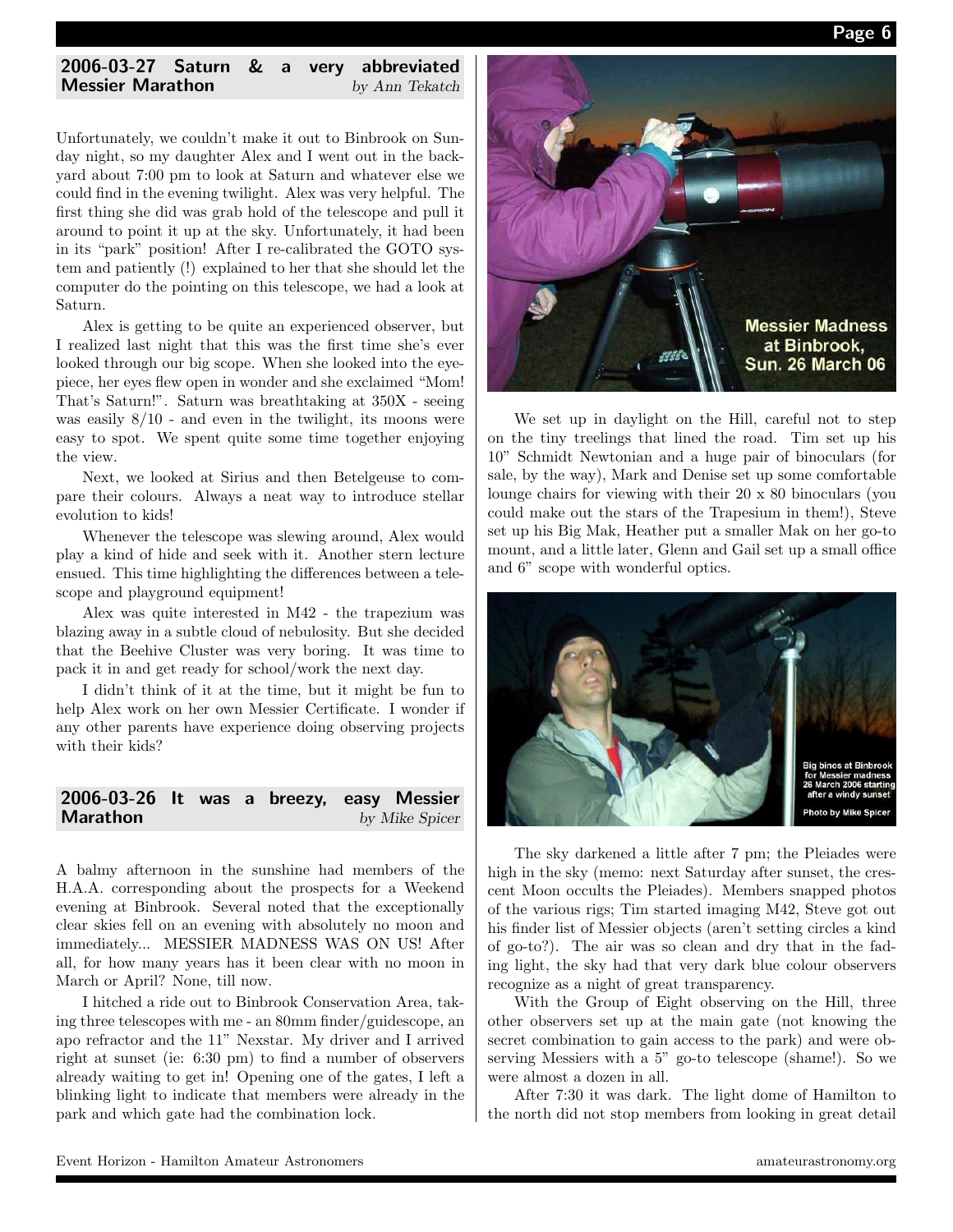at the Andromeda Galaxy, M81 & 82, M97, M101, M51 and several other objects to the north. M82 really looked good and we could see stars in and around the Owl nebula.



To the south, where the Milky Way was visible, M79 in Lepus was large and clear though not completely resolved. The Eskimo Nebula was remarkably clear and colourful in 14mm eyepieces in the binoviewer (240x) but the central star could be seen easily even at 90x. The Christmas Tree cluster in Monoceros was thrilling. We could spot the coloured stars in M35 and count over two dozen faint stars in NGC 2158, the faint cluster nearby. Leo gave up its Messier galaxies better than I have ever seen them before (it pays to look at objects when they are nearly overhead).

Taking a break from looking at Messiers, the 6" wide disk of Mars was bright and colourful overhead, but Saturn was absolutely spellbinding with all of its satellites gathered 'round like jewels in the darkness. Heather compared the views in several telescopes, noting that in some Saturn had a bright white appearance; she easily spotted Iapetus beside Titan to the W of Saturn, the triangle of Rhea, Dione and Tethys to the E and little Enceladus just N of the rings. Mark mentioned that the rings will be edge on in a couple of years; 2006 may be your last chance for many years, to see the rings in their tilted glory and to trace the Cassini Division all around the planet!

A breeze blew from the W across the hill all night. What started out at a pleasant 7◦C became penetrating cold by 10 pm. Parkas, scarves and mittens were DE RIGEUR. Telescopes shook ever so slightly in the wind (I removed my scope's dew shield). Fingers, toes, shoulders and Mark's Tim Horton's giant coffee turned cold. We all came to see that it was not possible to stay up all night in the wind.

I think Tim shot pictures until his 1 gig camera card was filled. I had imaging equipment but didn't use it because the seeing was poor (4 to 5 arc seconds). As the chilly evening wore on with Arcturus and then Jupiter rising in the East, we captured spectacular views of a number of galaxies and globular clusters before packing it in before midnight - after

all, H.A.A. is composed of people going to work tomorrow morning!

We weren't the only active observers at Messier Madness. We spotted several animals on the road on the way home, and Heather gave the observers at the gate information about H.A.A. encouraging them to come out to a meeting (new members soon?)

I have sent Anthony our Webmaster some photos for posting on the site. I look forward to seeing more of Tim's beautiful photography in his gallery. All in all, it was an excellent Messier Observation evening, well attended because H.A.A. MEMBERS ARE AVID OBSERVERS!

#### 2006-03-26 Images from Binbrook

by Tim Harpur

Well, it was a nice night at Binbrook - a half dozen or so members showed up with a variety of scopes and binoculars. I did my usual and spent most of the evening imaging. I haven't processed any of the shots yet, but having glanced at the images as I downloaded, it would appear I have good shots of the Andromeda Galaxy, the Leo Trio Galaxies (M65, M66, NGC3528), the Sombrero Galaxy, the Crab Nebula, and M3 (globular cluster). Once I've had time to process the images I will post them. Anyhow, it's been a late night and I've got work tomorrow.

Update Monday March 27/06

I've processed the Leo Trio and they turned out well with all 3 galaxies in the field of view this time. I've started with the others and will post them to my gallery tonight. Andromeda, which was rather low on the Western (or North Western?) horizon, is seriously lacking contrast and in the end did not turn out to be a very good - only the core showed to an appreciable amount.

#### 2006-03-22 Never Seen a Variable Star? **Sure you Have!** by Mike Spicer

R Leonis coming to Maximum

Of course we all have seen variable stars, but have we recognized them and determined their brightness? Variable stars change in brightness as time passes, some quickly and some very slowly. The latter stars are mostly red giants and become brighter and fainter over a period of many months. They are easiest to find when they are at their maximum brightness. In March and April, R Leonis is near maximum.

R Leonis is a red long-period variable that is easy to observe. It varies from 5th magnitude to 10th magnitude over its 313 day period and if you plot its brightness over time, you can see a regular, repeated "light curve". Binoculars are all you need to watch R Leonis. R at 331 light years away is one of the nearest Mira-type variables.

R Leonis is approaching maximum brightness in the next few weeks. It is very easy to find, just 5◦ west of Regulus, the brightest star in Leo, and Leo is high in the sky to the south about 10 pm. When R Leonis is faint, it forms a small triangle with two 9th magnitude stars just 4' W and S (they are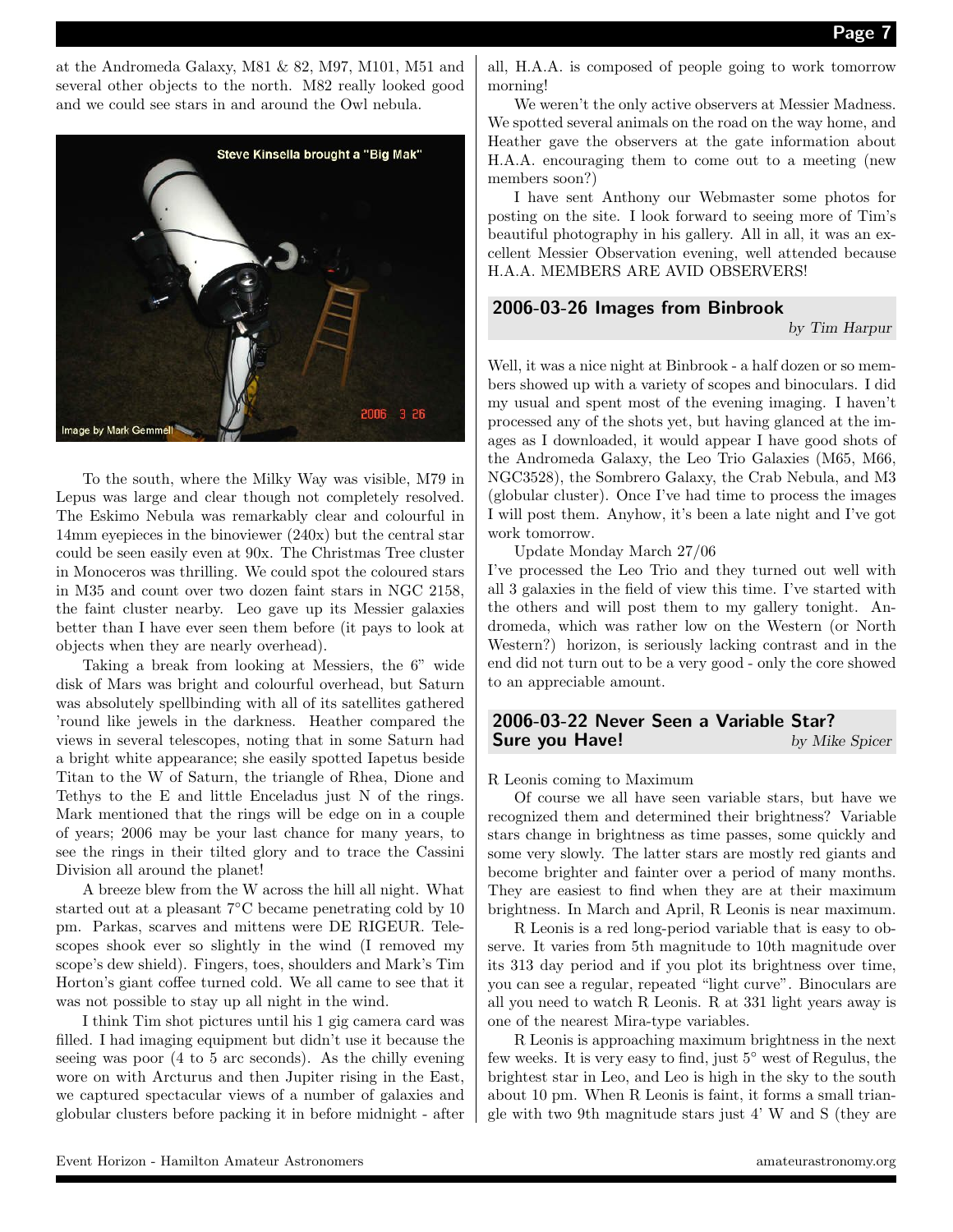still there when R is bright, but you may not notice them!). R Leonis was the very first variable star seen by world famous variable star observer and author Leslie Peltier with whom I corresponded when I was just starting out.

If you have a go-to scope, you can find R at 09h 48m,  $+11° 24'$ . If you don't have a go-to or want accurate comparison stars for estimating R's brightness when you observe it, please download and use the free charts for R Leonis, I suggest the "B" chart which can be found at:

www.aavso.org/charts/LEO/R\_LEO/RLEO-B.GIF

AAVSO has a great article on R Leonis at "Variable Star of the Month":

www.aavso.org/vstar/vsots/0401.shtml

Go to the AAVSO web site ( www.aavso.org ) to get the most recent light curve for R Leonis. Select "Create a light curve" and type 0942+11 (AAVSO designation for R Leonis) into the "Pick a Star" box on the left hand side of the main page.

At the moment R is 7th magnitude, but at maximum in mid-April it reaches 5th magnitude - a red naked-eye object!

#### Notes from the backyard Monday March 20, 2006 by Stephen Kinsella

It was a cold and breezy evening as I started to setup my 8" Mak and I began to become concerned as to the comfort level of the evening's observing ahead. Being an eternal optimist, I set up on the lawn and not on the patio. This gives me the same eastern view but I can follow objects past transit without the house getting in the way. It also requires setting up tarps to block the neighbourhood street and house lights. If the wind continued to gust, I might have to scrub the session.

All the positive thinking paid off and it became quite calm around 10:30. I set up the tarps and started observing Saturn. It had passed transit and I was glad the scope was on the lawn. The seeing was poor; I had trouble seeing the Cassini division all the way around, even with the Ultra Wide 8.8mm. I thought I had found 6 moons tonight, but the interloper on the eastern edge of the eyepiece turned out to be an 11th magnitude field star.

By 11:30, I could make out Jupiter rising above the neighbours? homes and by midnight I moved the scope for a look. At first I had a look with my 52mm Erfle. This gives a nice 1 degree field of view with the Mak and I could see Jupiter's 4 brightest moons, 2 above and 2 below. I found the view in the 8.8mm was too bright, so I got out a neutral density filter and could see some nice detail in the bands and Io was easier to see as it was approaching Jupiter. I had intended to catch Io disappear, but needed to get warm at the wrong time.

By this time, I could see Vega high in the east and decided to have a look at M57; the Ring Nebula. The 52mm Erfle showed a very distinctive ring amongst a field of stars and the 8.8 mm gave a larger but washed out view. Why? When I glanced over my shoulder, I could see the gibbous moon rising in the southeast.

I next turned my attention to the Hercules Cluster. The moon's influence was far less while looking at M13. The core of this globular was bright and individual stars could easily be seen. I never tire of looking at it

As the moon continued to rise in the south, the advantages of the tarps became increasingly diminished. You really didn't need a flashlight at this point and I knew the session would end soon, so I went comet hunting. I had spotted Comet Pojmanski the other morning with my 7x35 binoculars and was hoping for a treat to end the night. Unfortunately, Cygnus was still low on the horizon and sweeping the sky with both the 70mm finder as well as the 52mm Erfle came up empty.

By now, it was 3:30; I was tired, cold and wishing I didn't have to pack it all up. Still, practice has taught me to be efficient and I had the site packed up and put away by 4. Even our cat, who generally loves to lurk near my feet when I come in the door, scurries at the sight of me carrying the tube through the door!

It was cold, the seeing was less than perfect, but it had been nice to get out with more than just binoculars for a change.

#### 2006-03-19 HAA display at Binbrook Agricultural Centre by Mike Spicer

Binbrook Conservation Area held a fund raiser for its Raptor Centre on Sunday afternoon, 19 March 2006 from 1 to 4 pm at the Binbrook Agricultural Centre. Hamilton Amateur Astronomers turned out in force to lend support.



Photo by Sandy Maude

The Agricultural Centre is on Binbrook's main drag (# 56) right beside the new Police and Fire Station. A marvel of design, the large auditorium has stadium-type bleachers for a roof and North wall ! Hundreds of local people attended this event to learn about the care of raptor-type birds at the conservation area, and to pick up great objects at the auction.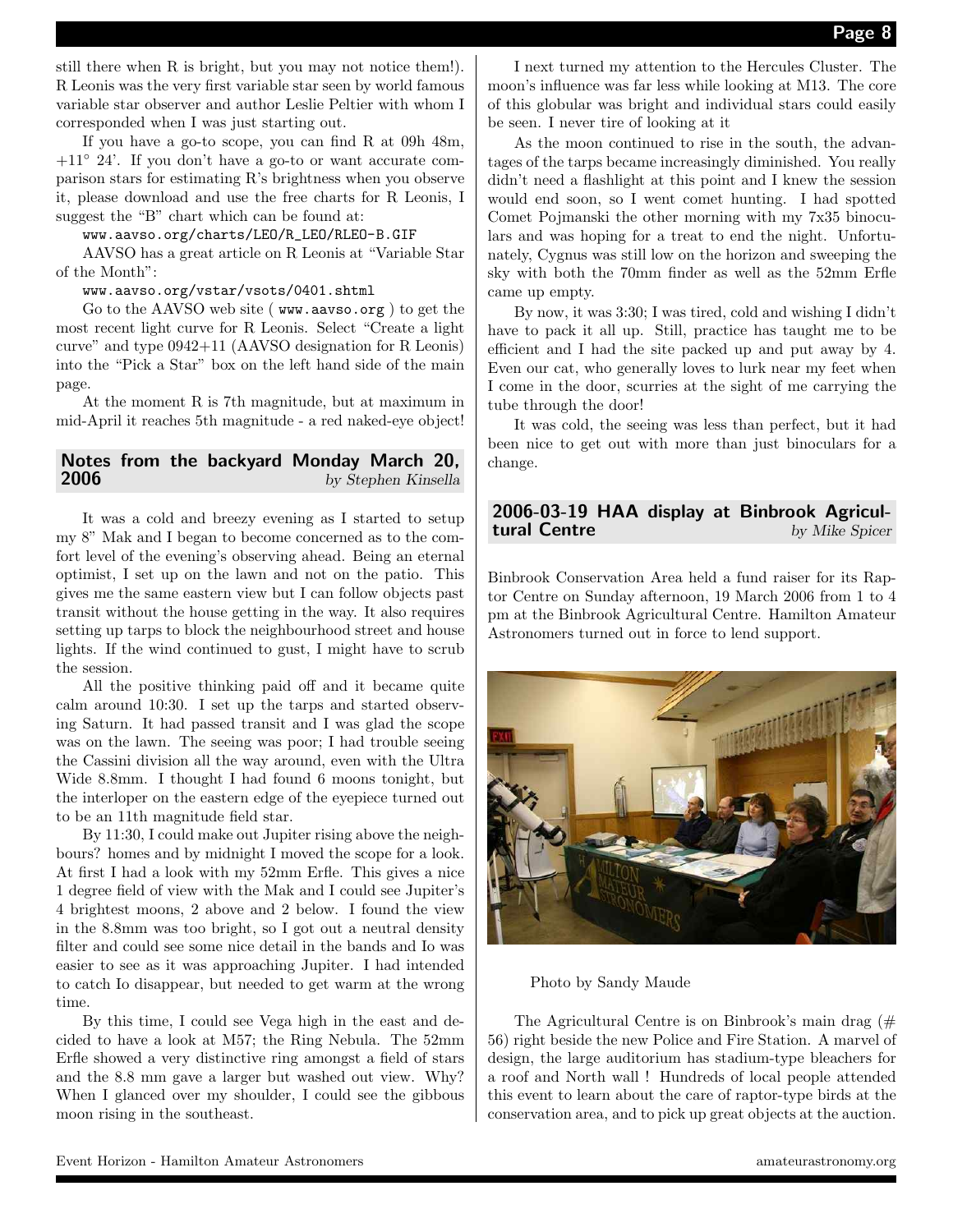

Photo by Tim Harpur

H.A.A. was one of the groups that set up displays around three walls at the event. Glenn and Gail prepared an excellent slide show that ran non-stop through the afternoon; there were three telescopes set up for hundreds to admire, a 6" dobsonian, a 5" refractor and a 10" schmidt-newtonian. Books, pamphlets and H.A.A. business cards were there for viewing or taking home.



Photo by Glenn Muller

Our thanks to Glenn and Gail for setting up and to Heather Neproszel, Tim Harpur, Darrell and Sandy Maude, Mike Jefferson and Mike Spicer for coming out to help answer questions from an interested crowd. Having H.A.A. members come out to these community events for public outreach is one of the things that makes Hamilton Amateur Astronomers the greatest!

## 2006-03-18 Whoa! It'S the Big Refractor

by Mike Spicer

I have been a Schmidt-Cassegrain user for many years, used to sitting comfortably while observing a rather narrow field,

high-magnification view of the sky. Planets, globular clusters, double stars and planetary nebulae were natural prey for the large aperture, long focal length of the SCT.

Some months ago I acquired a 5" apo refractor and then a 6" Meade achromat refractor to put on my massive and very accurate LXD-750 mount. 65 pounds of counterweight balanced the two scopes, one on top of the other. A two-scope set-up, it usually sat in my office, intimidating visitors.

Tim Harpur said it was windy, so I decided to set up the LXD-750 on the patio tonight. Wind up to gale force has little effect on the 750. The Meade Giant Tripod is heavy with its 3" diameter steel legs. The LXD-750 mount is very heavy, too, but easy to set up on the tripod and with a polar alignment scope, easy to align. I added an extra 5 pound weight to the one inside the focus assembly of the  $6"$  refractor, so the tube is balanced more or less in the middle. The 5" apo sits atop the 6" cradle in a set of guiding rings.

I'm not a refractor observer. The tubes are just so long on big refractors, you can't sit comfortably as you look around the sky. The field of view in a refractor is so wide and everything looks so small. Saturn, for example... I could see the Beehive and Saturn in a 40mm SWA. The planet was tiny but so bright it hurt to look at it.

I switched to a 7mm eyepiece with a moon filter and got a much better view of Saturn... but where were all the little moons I see in the 11" scope? Only 4 were visible in the 5" apo, what a disappointment! I must say the view was crisp and the planet's rings were very well-defined in both refractors.

Comparing the 6" achromat to the 5" apo was fun. The 6" collects about half again as much light, so the images were much brighter. There was a little splash of light around Saturn in the 6" due to lower contrast, and a bit of false colour around bright stars. None of that in the 5" apo of course. But the 6" was excellent on lesser stars and faint galaxies like M65 and M66, which I couldn't make out in the 5" from inside the city. The 6" achromat with a Minus-violet filter comes closer to performing like an apo scope, but there's always a distinct superiority of view in the 5" - the real thing.

The LXD-750 mount is made in the USA and resembles the Parallax Millennium mount costing ten times as much. It handles 65 pounds of telescope very well and moves very smoothly on its multi-bearing axes. The go-to controller is very accurate and doesn't cut out in the cold; in fact, holding it keeps your hands warm!

It was fun using the big refractors tonight. I would have seen a lot more if I had set up the Nexstar SCT, but every scope should get out sometime!

#### 2006-03-18 Transits of Jupiter's Moons

by Mike Spicer

Are you a Jupiter observer?

Jupiter commands attention now as it approaches opposition. It's low in the Eastern springtime sky before midnight. Some observers like to image the transits of moons on the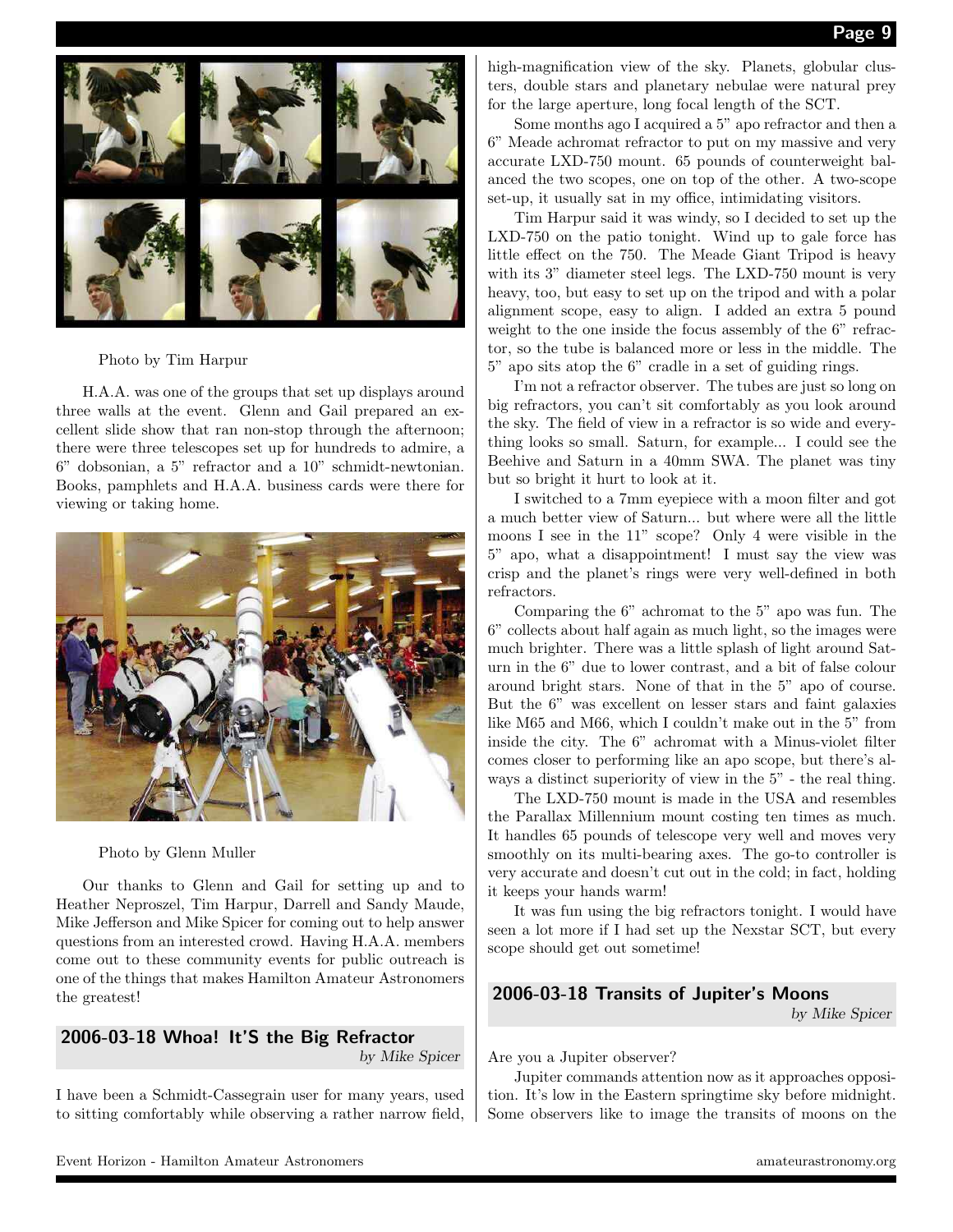disk of the planet, or even make little movies of these events against the backdrop of the planet's colourful cloudbands.

A couple of years ago the orbits of Jupiter's moons were perfectly aligned with Earth, and all four moons transited the disk - you could even see the moons occult EACH OTHER as they orbited the planet.

This spring, the planet is tilted about  $3°$  to Earth and Callisto (the moon furthest from Jupiter) passes north of the planet instead of transiting. Ganymede just grazes the northern cap of the planet, and its shadow is the largest one you will observe. Io and Europa will still provide a fine transit display. The moons cast a shadow on the planet - preceeding the moon until opposition in early May, after that the shadow follows the moon across the planet's disk.

There are no triple transits this season, but TWO moons transit at the same time occasionally:

April 8 Europa starting about 3 a.m.

April 12 Io and Ganymede, starting about 5 a.m.

April 13 Io starting about 11:30 p.m.

April 15 Europa, starting about 5 a.m.

April 19 Io starting about 7 a.m.

April 21 Io starting about 1 a.m.

April 22 Europa, starting about 7 a.m.

April 28 Io starting about 3 a.m.

Note: for about a week the shadow of the moon will appear close to it, but after May 5th the moon will preceed the shadow across Jupiter.

May 2 Europa starting about 11 p.m.; Jupiter is 7' N of NGC 5756

May 3 Ganymede just grazes the planet's N pole at 9 p.m.

May 5 Io starting about 4 a.m.

May 6 Io starting about 11 p.m.

May 10 Europa, starting about 2 a.m.

May 11 Ganymede grazes the N pole just after 00 hr

May 12 Io, starting 6:30 a.m.

May 14 Io, starting about 1 a.m.

May 15 Io, starting 7:30 p.m.

May 17 Europa, starting 4 a.m.

May 18 Ganymede, about 3:30 a.m.

May 21 Io about 2:30 a.m.

May 22 Io, starting 9 p.m.

May 27 Europa starting 7:30 p.m.

May 28 Io starting 4:30 a.m.

May 29 Io starting at 11 p.m.

Enjoy!

#### 2006-03-16 Jupiter - naming the Moons - Jo**vian Moons in Order**  $\qquad \qquad$  by Mike Spicer

Jupiter season has started and there are features on the disk of Jupiter of note, some old, some new. The Great Red Spot hanging on the S edge of the South Equatorial Belt, is a little redder at its centre this year, and has been joined by "Red Spot Jr", formerly the white oval spot BA about 10◦ further S and  $60°$  E of the GRS. The three dark "barges" on the S edge of the North Equatorial Belt are still prominent, as are three small white ovals in the South Temperate Belt.

In any telescope, four moons are prominent: Io, Europa, Ganymede and Callisto, in order of their distance from the planet. Space probes have shown that each moon appears different, but they look like stars in most telescopes. Which is which? At public nights I am often asked to name them... and occasionally the moons line up in order...

Wed., March 22nd all night long, I E G C will be lined up E to W from Jupiter, with G and C each at seeming apogee (furthest from Jupiter in their orbits) and from 9-11 pm Io will be eclipsed by the planet.

Fri., March 24th all night, E G C are to the W of Jupiter, while from 9:30 pm till 1 am, Io transits from E - W across the face of Jupiter, preceeded by its shadow (very black since Io is the moon closest to the planet);

Mon., March 27th in the pre-dawn hours the moons are lined up E to W as C G E I (so, in reverse order of distance) as Io is eclipsed by Jupiter's shadow and then by the planet's disk, from 3-6 am;

Wed., April 5th starting at 10 pm, I E G C are lined up E to W to the W of Jupiter and Io again is eclipsed by Jupiter from midnight to 3 am

Sun., April 9th after 1 am the moons are in order E to W but are more evenly distributed with I and E east of Jupiter, G C to the west; Europa and its shadow cross the disk of Jupiter from 2-6 am that morning.

Perhaps it's the "transits" of moons across the face of the planet you prefer to watch. There are three "double transits" in the next few weeks, with Io and Ganymede both crossing the disk of Jupiter, on March 21 from 11 pm to 2 am on the 22nd; March 29th starting at 1 am; and April 5th starting at 3 am for those who get up to observe before breakfast.

Enjoy!

#### 2006-03-12 Bright Asteroids for Clear Nights! by Mike Spicer

Asteroids are solar system rocks up to a few hundred miles in diameter that occasionally pass between us and visible stars. If the eclipse event is accurately measured, it's possible to identify the shape of the asteroid and whether it has a "moon". According to the experts, there are no asteroid occultations for our area in the next month.

If you have never seen an asteroid, a few bright ones are available in the night sky for the next few months. I mentioned VESTA in my January 2006 talk on Saturn. JUNO at 8th magnitude is near the "head" of Orion (Lambda Orionis) at present. Two smaller asteroids that are bright this year, Metis and Harmonia, are both in the constellation Leo at the moment.

Charts for asteroid movements are available from the RASC national web site, but you likely have star-chart software on your computer that will show them - if you don't, you should show up for the April HAA meeting at the Spectator auditorium - I think we have door prize CDs of Starry Night to give away!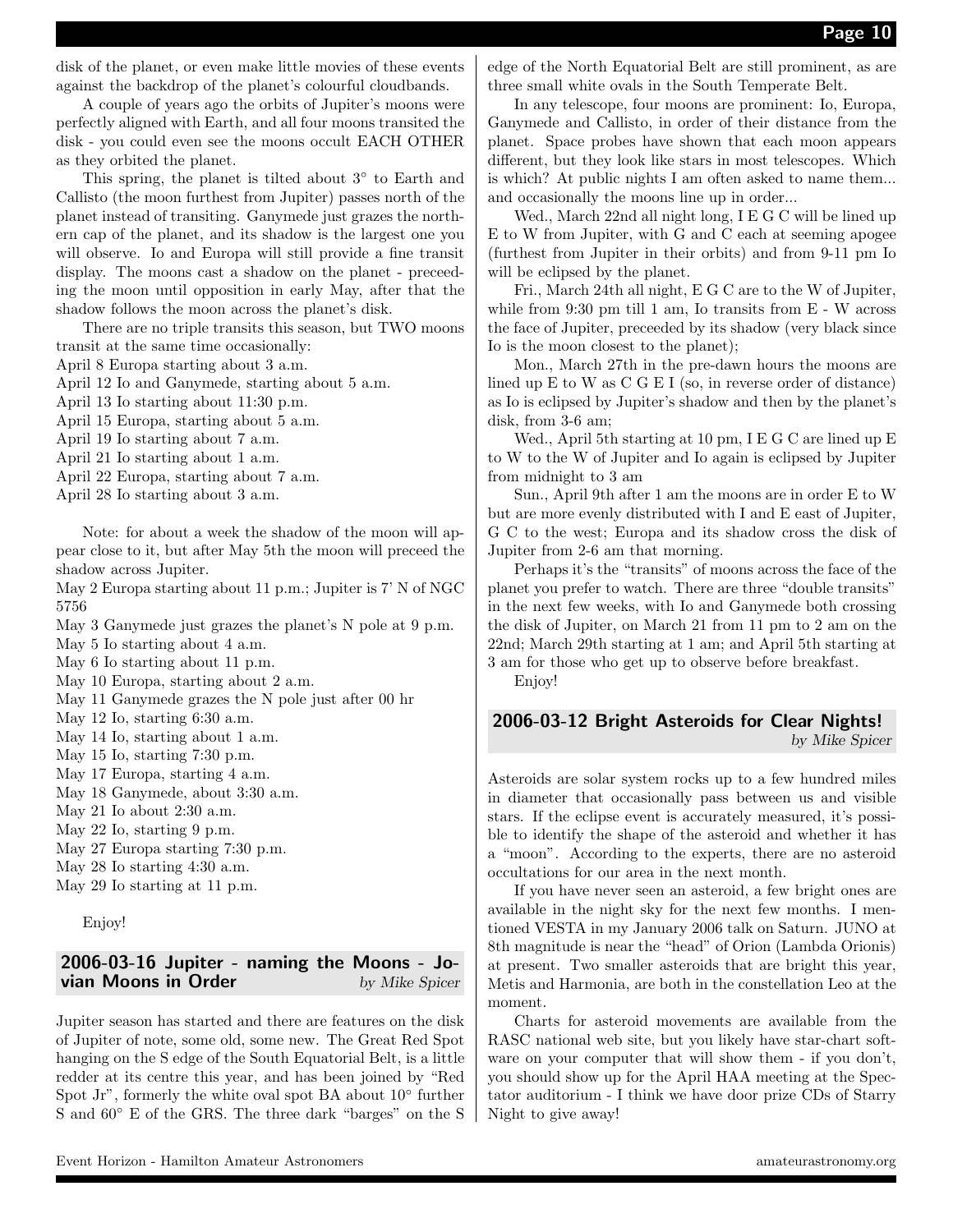Perhaps you are an imager and want to capture an asteroid passing by a faint galaxy...METIS will buzz NGC 3447, 3454 and 3455 on March 17-18; NGC 3370 on 27 March and NGC3377 on May 17th... HARMONIA will be in the same field of view as M65 and 66 in Leo on March 19th, NGC4123 on July 19th. The galaxies should show on a 20 second exposure with your CCD camera if you are imaging from a fairly clear, dark sky. To show the asteroid's movement, you will need to stagger images over at least one hour period and then stack them. Astronomy can be fun!

#### There's Warmth and Breadth at HAA **HAA March meeting report** by Mike Spicer

The beginning of the March break, weather was 10◦ above normal and Walt Disney World offering cheap Florida family vacations... yet several dozen of us were drawn to the March HAA meeting at the Teamster's Hall.

Perhaps it was the great observing opportunities of the past two weeks, after months of cloud and cold. Perhaps it was the opportunity to get an observing report-packed copy of the club newsletter, EVENT HORIZON. Perhaps it was the draw of three excellent talks, provided by our own members. Maybe it was the half-dozen great door prizes - we ARE showing up earlier... or perhaps it was the after-meeting socializing, washing down nacho chips with a tall, frosty one and trading stories from the past month, or discussing new astro-equipment. Something drew us... and excellent attendance at the monthly meetings and at observing nights is part of what MAKES H.A.A. a GREAT ASTRONOMY CLUB!

Our Observing Director Greg Emery reviewed the soonto-be-famous HAA List...  $300+$  observing targets above - $30^{\circ}$ declination, including galaxies, nebulae, clusters, double and variable stars brighter than magnitude 12. Greg hasn't seen them all himself and challenged us to get out observing, and asked us to contribute new objects of interest to the HAA List, which will be available under "TOOLS" on our web site. There was a suggestion that HAA offer Certificates to people who work their way through some of the List and this may entice any Certificate-collectors among us.

So many door prizes were won at the meeting, I couldn't keep track of all the winners - why, even I was holding a winning ticket, though the prize belonged to someone else. Thanks to those who donated excellent prizes, and have no fear - there are plenty more fabulous door prizes for future meetings, says Glenn. Everyone arriving before our 7:30 pm start time gets a draw ticket.

Glenn did a presentation using Excel to keep an observing log - easy to use and a great way to keep pithy records of your observing nights - another free download from TOOLS on our web site. I'd like to see Glenn's records - he is an avid observer and his would list virtually all the clear nights for the past four years. He and Gail braved the wind, observing at Binbrook Conservation Area just last Friday - the first Binbrook night of 2006..

Tim Philp combined great public speaking, a voracious appetite for historical data and the ability to use a powerpoint pointer to expound on the Five Books that Changed the Way we Think about our Universe - a sort of Pentateuch of Astronomy. Actually, he started with Aristotle and worked his way to Einstein, so there were more than five books involved. THEY STOOD ON THE SHOULDERS OF GIANTS rather like big Dob-owners, while Tim sat comfortably on the dias, like a cassegrain-owner.

Mike Jefferson had a beautiful and interesting display of more spectroscopic photographs (especially Vega). Mike Spicer was selected to be Astronomy Judge at the Science Fair later this month. Tim Harpur proudly displayed some excellent digital images of M42 taken with his 10" Schmidt-Newtonian telescope and 35mm T-adapter (worth buying, eh?)

#### TWO ANNOUNCEMENTS:

Mike Spicer mentioned that the early evening of April 1st - actually, starting at dusk, the crescent Moon will move through and occult the Pleiades, an excellent opportunity to image and record this beautiful sight. You'll need a clear western horizon, so some places are out-of-luck. Binbrook would be a perfect imaging location and all are welcome.

Glenn forgot to draw attention to the fact that our April meeting will be held on April 7th and NOT on the 14th (which is Good Friday), although he pointed out that the meeting will be at the Spectator Auditorium and not at the Teamster's Hall (E.&O.E.).

#### **Testing the Air, 7 March 2006** by Mike Spicer

Predictions were not good for Tuesday night 7 March - another bright sunny day with increasing haze and low cloud, becoming overcast after midnight. I set up at dusk, checking the Trapesium in Orion to determine that the seeing was poor with scintillation 5+ arc-seconds and only 4 stars visible!

I had planned to set up a big Meade LXD-750 go-to mount with a 6" refractor and a 5" apo refractor piggy-backed on it... but the Nexstar is so easy to fix on its wedge outside on the patio, and I found that I'd set that scope up instead of the refractors. Perhaps another time. Based on images I have obtained with a little ED80 scope, I am sure the DSI will get great images through the big refractors.

Saturn presented an opportunity for imaging with the Toucam Pro webcam and early in the evening I was able to obtain some very good images despite the poor seeing... now, how could that be? Waves of low haze were visible overhead, with very few stars peeking through...and yet the images of Saturn were good. Lesson: persevere despite apparently adverse conditions. I sent a few of tonight's Saturn images to Anthony, our superb webmaster.

#### 2006-03-07 Observer's Report on the F/1.9 **Experience** by Mike Spicer

#### IF ONLY THERE WAS A FOCUSER...

A cold, windy night was predicted for Monday 6 March. Lots to see, but I'd probably have to observe all alone. In poor seeing, a good night to fiddle around with imaging at f/1.9.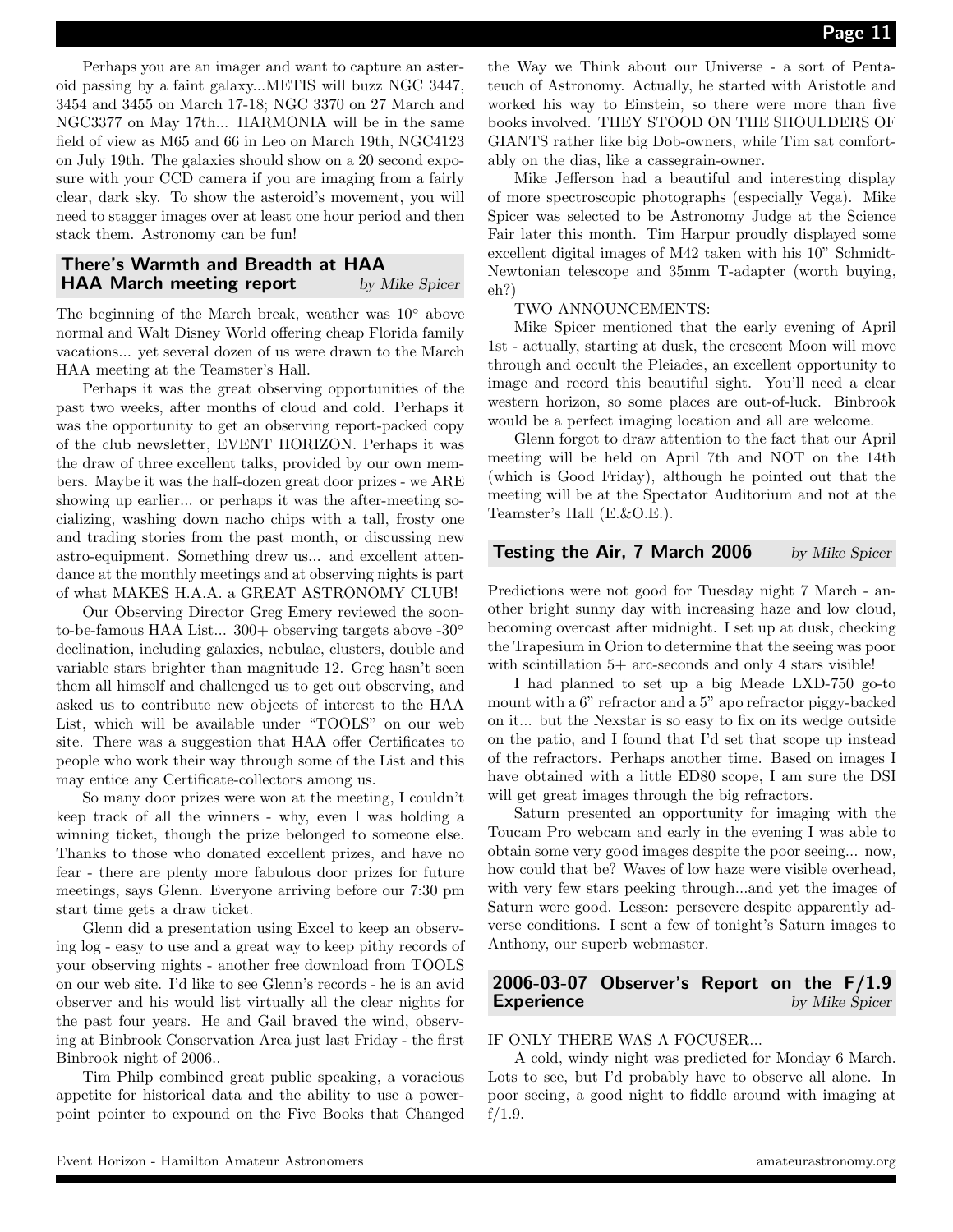The Nexstar 11 GPS telescope has fastar optics, meaning you can remove the secondary mirror, leaving a gaping hole in the corrector plate. Into the hole you put a special lens assembly (US\$650) with a T-thread to which you attach a CCD camera for imaging at  $F/1.9$ . It all sounds so easy...

... but there isn't any focuser at f/1.9 and getting the camera to focus in the cold means a lot of trial-and-error. Tighten something too much and the corrector plate could crack or the images appear "bloomed"; not tight enough and the camera could fall down onto the corrector plate... and there's always more "tweaking" the focus.

I use a Meade DSI one-shot colour camera although I do have other CCD cameras, including an ST-237 camera that the fastar was designed for. The DSI is sensitive and easy to use - but hard to focus. The tiny IR filter can twist out of alignment (it should be round, not square, if you ask me).

The Nexstar went back to Celestron last fall for new computer boards and realignment of the optics because fastar images appeared "bloomed"...now back after much correction, the system appeared to work perfectly once focus was achieved without overtightening. The seeing was not very good, but collimation was perfect at f/10 and at f/1.9 and I was able to capture an image of Saturn's little moon Phoebe, a couple of galaxies and the little open cluster NGC2158 not far from M35 in Gemini.

#### Upcoming Events

The next HAA General Meeting will be held at the Hamilton Spectator Building on Friday May 12, 2005 7:30pm. More details here:

www.amateurastronomy.org

Please welcome new HAA members: - Jack & Kathy Verzyden.

Ms. Erica Reichl

#### TURNBULL'S TOP TEN LIST **by Glenn Muller**

At a recent meeting of the American Association for the Advancement of Science, Margaret Turnbull, a postdoctoral research associate at the Carnegie Institute of Washington, unveiled a top ten list of nearby stars likely to host life-bearing planets.

Due to her position with NASA's Astrobiology Institute (Department of Terrestrial Magnetism), and work with the privately-funded Search for Extra-Terrestrial Intelligence (SETI), Turnbull's top ten list is actually two groups of five that were culled from a field of 17,000 "possibles". Turnbull suggested that five of the candidates would be prime targets for radio astronomers hoping to detect signals from "intelligent" sources, while the other five stars are within reach of those looking to detect extra-solar planets.

To make the list, stars had to be at least 3 billion years old to give complex life time to form; have at least 50% of the iron content of our own Sun, a crucial element in Earth-like planets; and be similar in size, mass, and spectral classification. It also helped to have an absence of large companion, or nearby stars that could perturb the stability of a solar system.

Stars on Turnbull's list will be among the first targets for NASA's Terrestrial Planet Finder; a system of two orbiting observatories scheduled for launch in 2014 and 2020. However, all of the candidates are bright enough to be seen with amateur scopes, and seven are visible from the Northern Hemisphere.

If you've been thinking of starting your own SETI program, the list below has been sorted by declination. Just remember, that when you spot someone looking back at you, the etiquette is to smile and wave! "Nanoo, Nanoo!".

| Catalogue | Constellation  | <b>Right Ascension</b> |                     | Declination Light Years Away |
|-----------|----------------|------------------------|---------------------|------------------------------|
| HD 10307  | Andromeda      | 01h $42m$ 10s          | $+42^{\circ}38'41"$ | 41.22                        |
| HD 109358 | Canes Venatici | $12h\ 34m\ 02s$        | $+41^{\circ}19'25"$ | 27.35                        |
| HD 217014 | Pegasus        | $22h\,57m\,46s$        | $+20^{\circ}48'08"$ | 42.00                        |
| HD 26965  | Eridanus       | $04h$ 15m $33s$        | $-07^{\circ}38'38"$ | 16.38                        |
| HD 146233 | Scorpius       | $16h$ 15m 57s          | $-08^{\circ}23'08"$ | 45.71                        |
| HD 22049  | Eridanus       | $03h\ 33m\ 13s$        | $-09^{\circ}26'14"$ | 10.50                        |
| HD 10700  | Cetus          | $01h$ 44m $21s$        | $-15^{\circ}54'17"$ | 11.88                        |
| HD 211415 | Grus           | $22h$ 18m $39s$        | $-53^{\circ}35'51"$ | 44.35                        |
| HD 209100 | Indus          | $22h$ 03m 39s          | $-56^{\circ}45'37"$ | 11.82                        |
| HD 128621 | Centaurus      | 14h $40m/04s$          | $-60^{\circ}51'51"$ | 4.36                         |
|           |                |                        |                     |                              |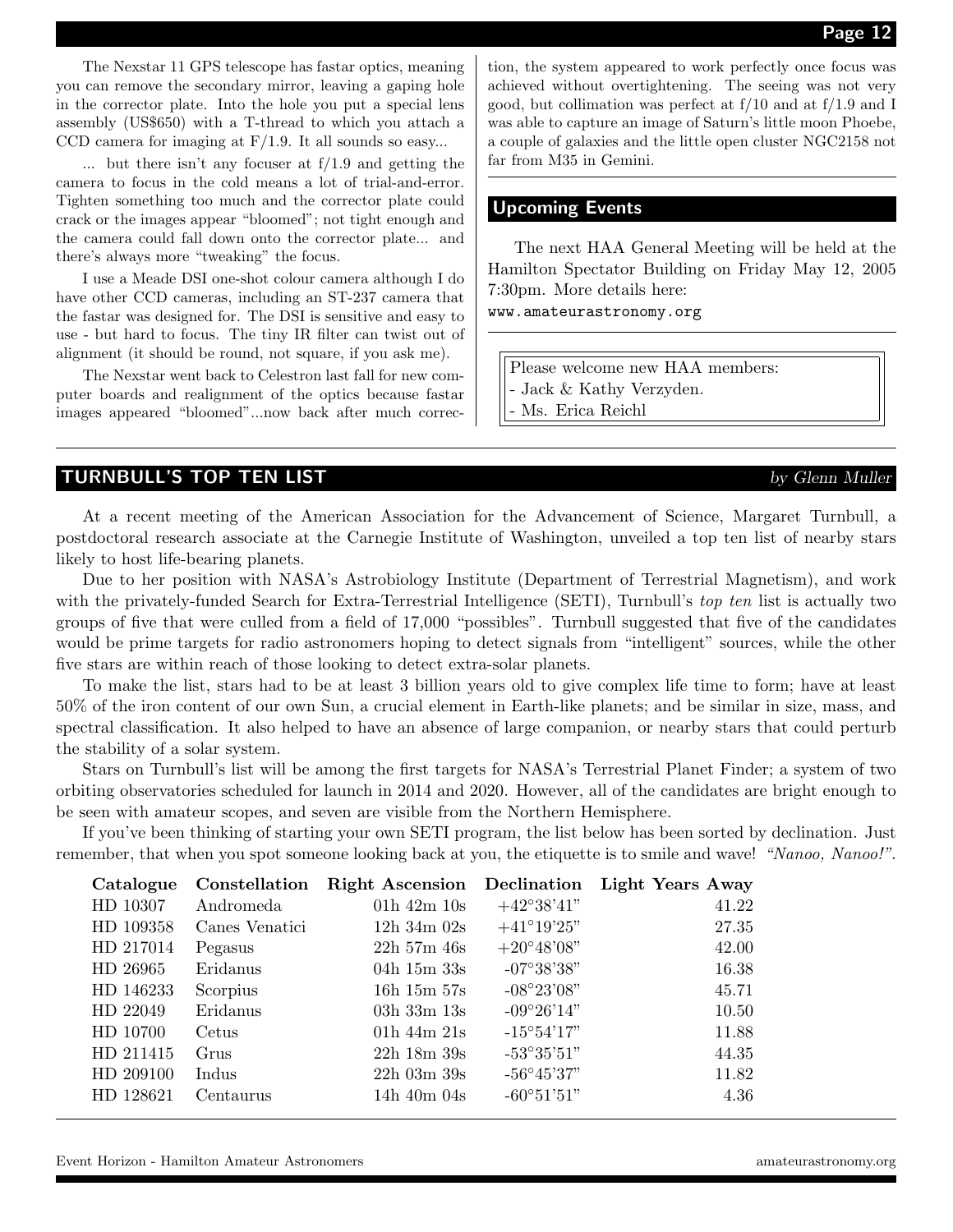... cont'd from page 1



Example of 3 separate sequences of images shot at ISO 1600 for 30s, ISO 1600 for 10s, and ISO 800 for 2s - individual sequences stacked then the results blended together.

At this time I was satisfied with the results I was achieving with Orion and decided it was time to try imaging other DSOs - the Pleiades weren't too difficult (except trying to capture all 7 primary stars in the FOV), but other fainter DSOs proved to have severe problems with focusing. More often than not I couldn't even see what I was imaging until after doing an exposed shot - and then I would have to tweak the focus - and repeat until I got the focus right. This was complicated further with the DSLR as once again the resulting image I was looking at was tiny on the camera's CCD display (this is one major advantage a CCD astro-camera has over a digital camera). After trial and error I have settled on a technique that seems to work reasonably well. First, locate the object visually, if possible, using an eyepiece - or at least locate the region of sky. Then note the relative position of nearby bright stars in the finder scope and slew to one of them. After attaching the camera, focus on this bright star - still a little tricky with such a small view as seen through the camera's finder, so this becomes a process of over focusing in both directions and then finding the "mid point" where the star is a tiny sharp dot. Having focused the camera on a bright star will ensure the camera is focused at infinity - the same for all objects up there some people use a Hartmann's mask to help with this procedure. Then slew back to the target region using the finder scope - this isn't always accurate and a few

shots with the camera are usually required to re-center the target in the FOV. Remember, with a DSLR take as many shots as necessary to get it right - once you've bought the camera (and the telescope, and the adaptors, and....) the rest is free.



Example of other fainter DSOs taken using the above technique - the Leo Trio (or Triplet).

I had one advantage with my 10" SN OTA - it was a fast f4 - and most of my exposures were only 30 seconds in length and unguided. Now that I'm switching to a slow f10 8" SCT - my next goal is to practice using a guide scope for really long exposures. I will keep trying and learning - and posting the results to my gallery.

Tim Harpur, has held an interest in science and astronomy from a young age, and studied science (including courses in astronomy and astrophysics) at the University of Waterloo and holds a BSc. Since joining the HAA last fall, his interest in astrophotography has been rekindled with his new Meade 10" SN LXD75 (GT) and Canon Digital Rebel XT for the imaging. He spends a lot of cold nights alone with his new scope - but enjoys the results!

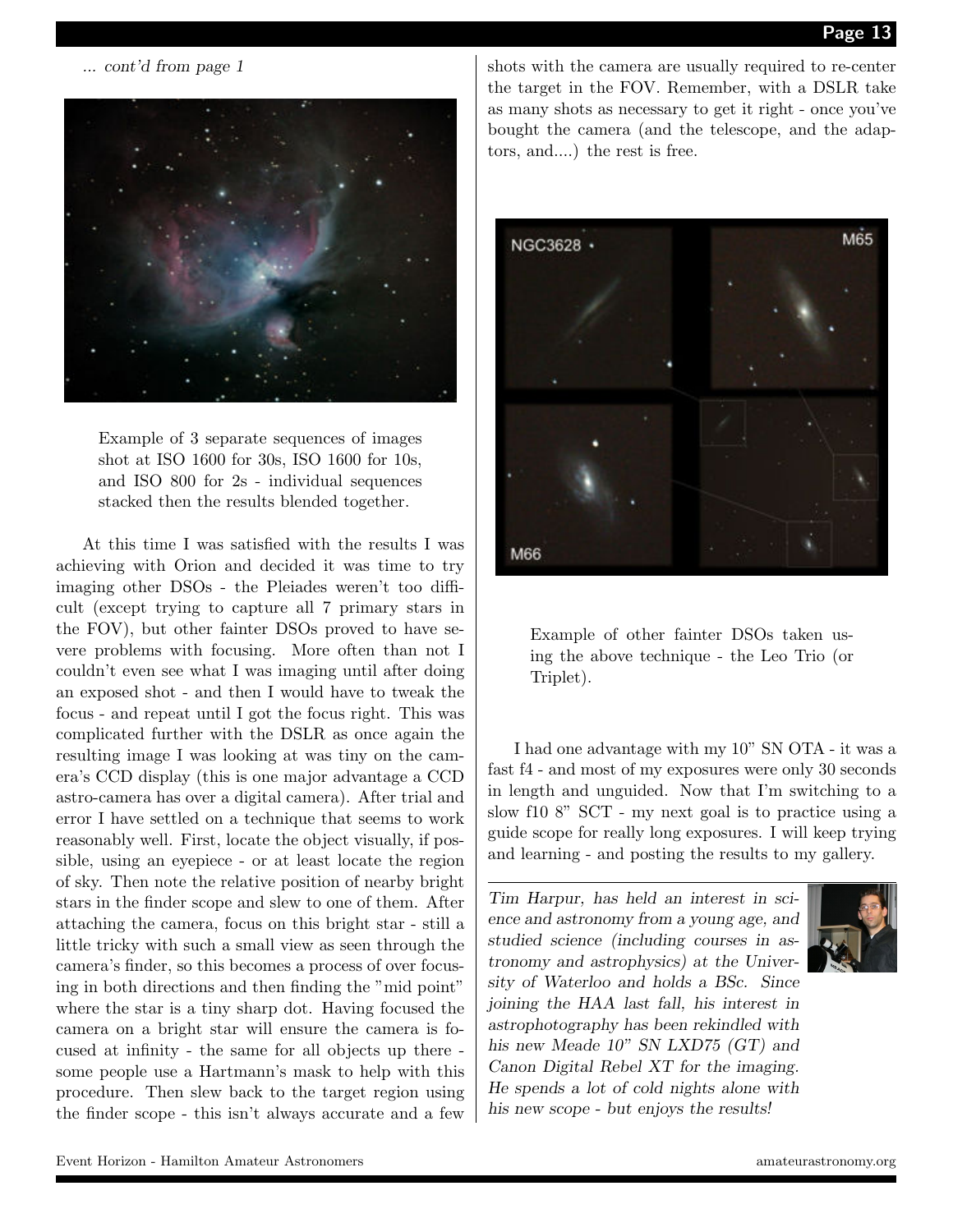#### The Cranky Curmudgeon Questions Relativity by Bill Tekatch

Since Albert Einstein first published his relativity theories in 1905, those theories have experienced an unblemished record of passing every test ever done to prove them. Is it that his theories are correct? Could it be that the tests were biased? Is there a conspiracy "X-Files" style to only do tests that people know ahead of time (no pun intended) will work? Let's set the conspiracy theory aside for the moment. In reality, all of the test results to date are amazingly convincing. How could this be? Einstein himself knew his work was not complete. He tried unsuccessfully to meld together relativity and the quantum world. He felt that the Cosmological Constant was his biggest blunder. So today many still toil to cobble together a Grand Unified Theory.

With all that said, let me now throw a speck of dust into the eye of relativity. Here is a test that has not been done to my knowledge. The test is to accelerate an electron and anti-electron (positron) in the same direction to the same speed and let them combine to form the atom-like Positronium. The Positronium has a half-life of 100 to 150 nanoseconds that ends with annihilation that usually produces two diametrically emitted gamma ray photons of 511 keV. Depending on the conditions the annihilation may rarely produce more photons. Sometimes as many as five photons are produced. Not being a nuclear physicist, I can't understand the annihilation producing more than two photons, so I will stick with two. The story is quite different when the electron and positron are traveling in opposite directions at high speed and meet. Their momentum or kinetic energy can be converted to mass if they have enough energy. When the energy is high enough, a neutral Z boson may form that then produces a  $D^+$  and  $D^-$  meson pair.

So what experiment result does relativity theory expect? According to relativity, the electron and positron traveling together in the same direction and speed should behave the same as if they were not moving. Therefore we would expect to see those same two diametrically emitted gamma ray photons of 511 keV, of course appropriately red or blue shifted due to the direction they are emitted. There will be a large blue shift when the particles are accelerated to near light speed, as the photons must carry all of the kinetic energy plus the 511 keV. The photons must be diametrically emitted. Other particles such as the neutral Z boson and mesons should not be evident at all. Should any result not be obtained as expected, it would call relativity into

question. Newton's theory was mostly correct, and Einstein's even more correct, and until we find where the limit to relativity theory is, we are stuck. So if the experiment does show a flaw in relativity, that is a good thing because it may show us the way to advance. Now let's note the flies in the ointment. Remember the 100 nanosecond half-life of Positronium? Well at the speed of light you would travel 30 metres in 100-nanoseconds. Worse yet, the time dilation effect becomes significant as velocity approaches light speed. Even if a particle accelerator was available that could do the experiment, it would need a very long detector. These problems may make this experiment even more difficult than finding the top quark.

Sometimes it is just a matter of perspective.

Bill Tekatch is a founding member of the HAA, ran the Cosmology Discussion Group for some time, and has written several articles on cosmology.



**Last months meeting** by Sandy Maude



Event Horizon - Hamilton Amateur Astronomers amateurastronomy.org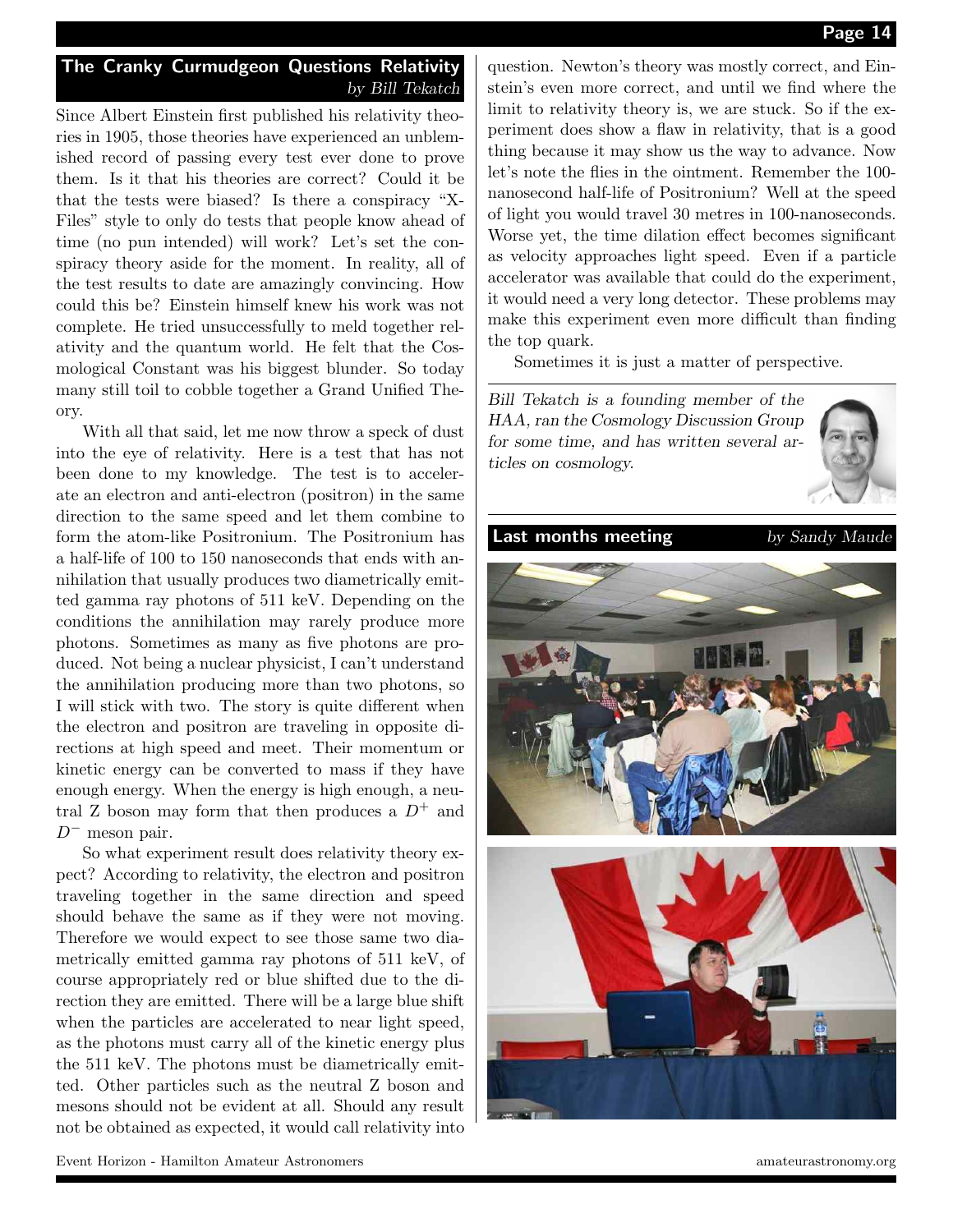Page 15

#### For Sale by Tim Harpur (905) 466-6565 or tharpur@cogeco.ca



Meade B&W Electronic Eyepiece condition: unused - \$45



ScopeTronix EZ-Pix Universal Camera Mount - condition: new  $-$  \$40



Celestron SkyMaster 25x100 Waterproof Binnoculars w/carrying case - tripod NOT included - condition new - \$350 or reasonable offer.



Meade 26mm Eyepiece - condition: unused - \$40



10" Meade Schmidt Newtonian OTA with UltraHighTransmission-Coatings - includes 8x50 viewfinder and dovetail cradle rings (mount not included) - condition: excellent asking \$800 or reasonable offer.